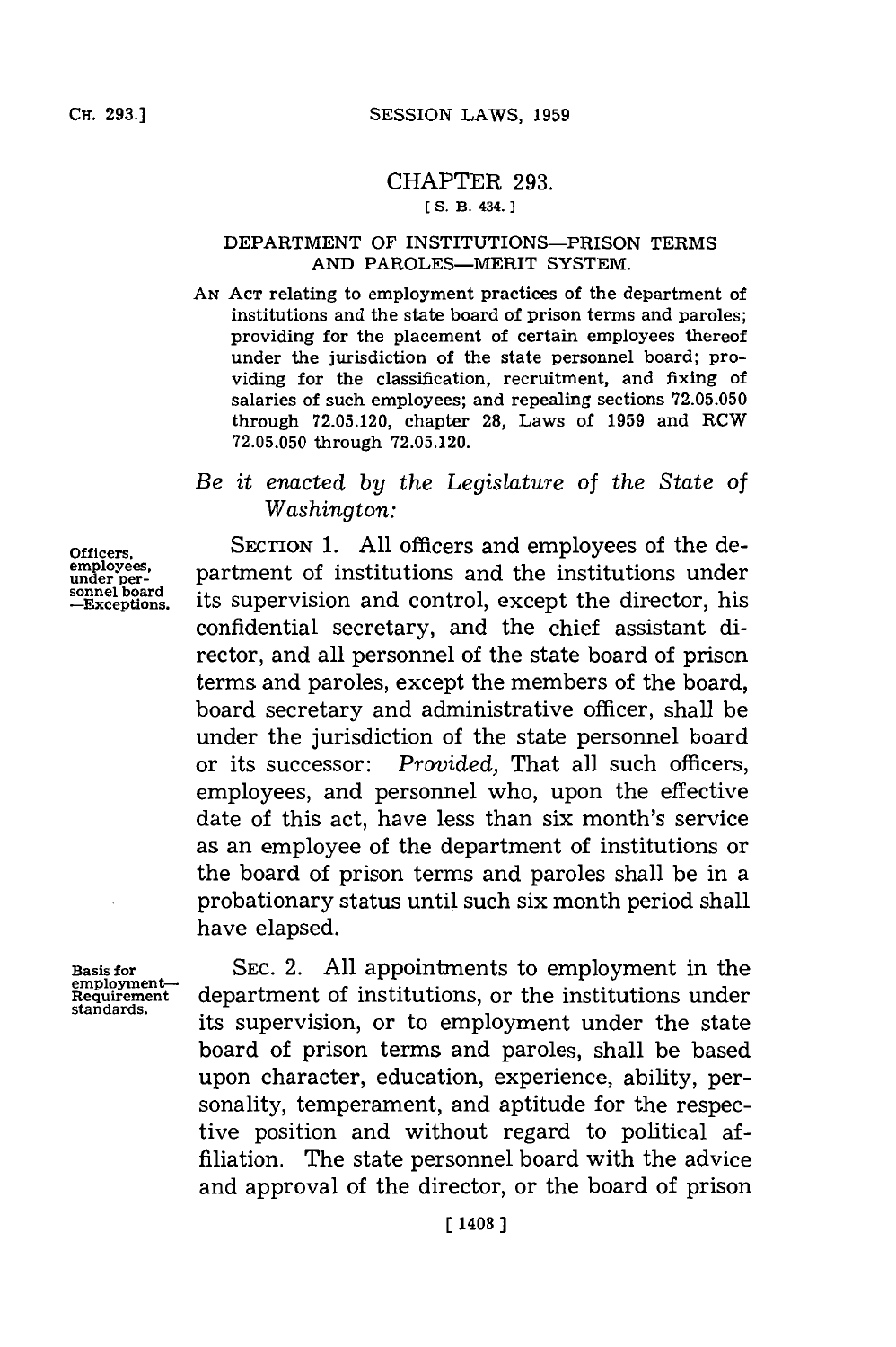terms and paroles, as the case may be, shall establish the requirement standards for each classification for positions of employment within the department and the institutions under its supervision, or for positions of employment under the board of prison terms and paroles.

**SEC. 3.** *The state personnel board with the advice' and subject* to *the approval of the director, or the board of prison terms and paroles, as the case may be, shall designate the classifications of the various employees of the department and the board of prison terms and paroles and the number of positions in each such classification. Separate examinations shall be conducted by the state personnel* board for each classification, or they may be com*bined as the state personnel board may elect.* **.**

SEC. 4. The state personnel board, in conjunc- Board to recruit the department of institutions and the employees. tion with the department of institutions, and the state board of prison terms and paroles, shall be responsible for the recruitment and the filling, of vacancies in each classification of employment.

SEC. 5. The state personnel board shall compile Schedule of  $\frac{1}{\text{wages.}}$ a schedule of salaries and wages for each classification of position of employment.

SEc. **6.** On and after the effective date of this act, **Employees** all persons who may be appointed to employment **probationary** within the department of institutions and the institutions under its supervision, or to employment under the board of prison terms and paroles, shall be subject to a probationary period of six months, at the expiration of which time such employee shall be placed on permanent status.

SEC. 7. No employee on permanent status shall **Employmer changed**, demoted, or suspended, except for through cause in accordance with the rules of the state personnel board, and shall be entitled to a hearing